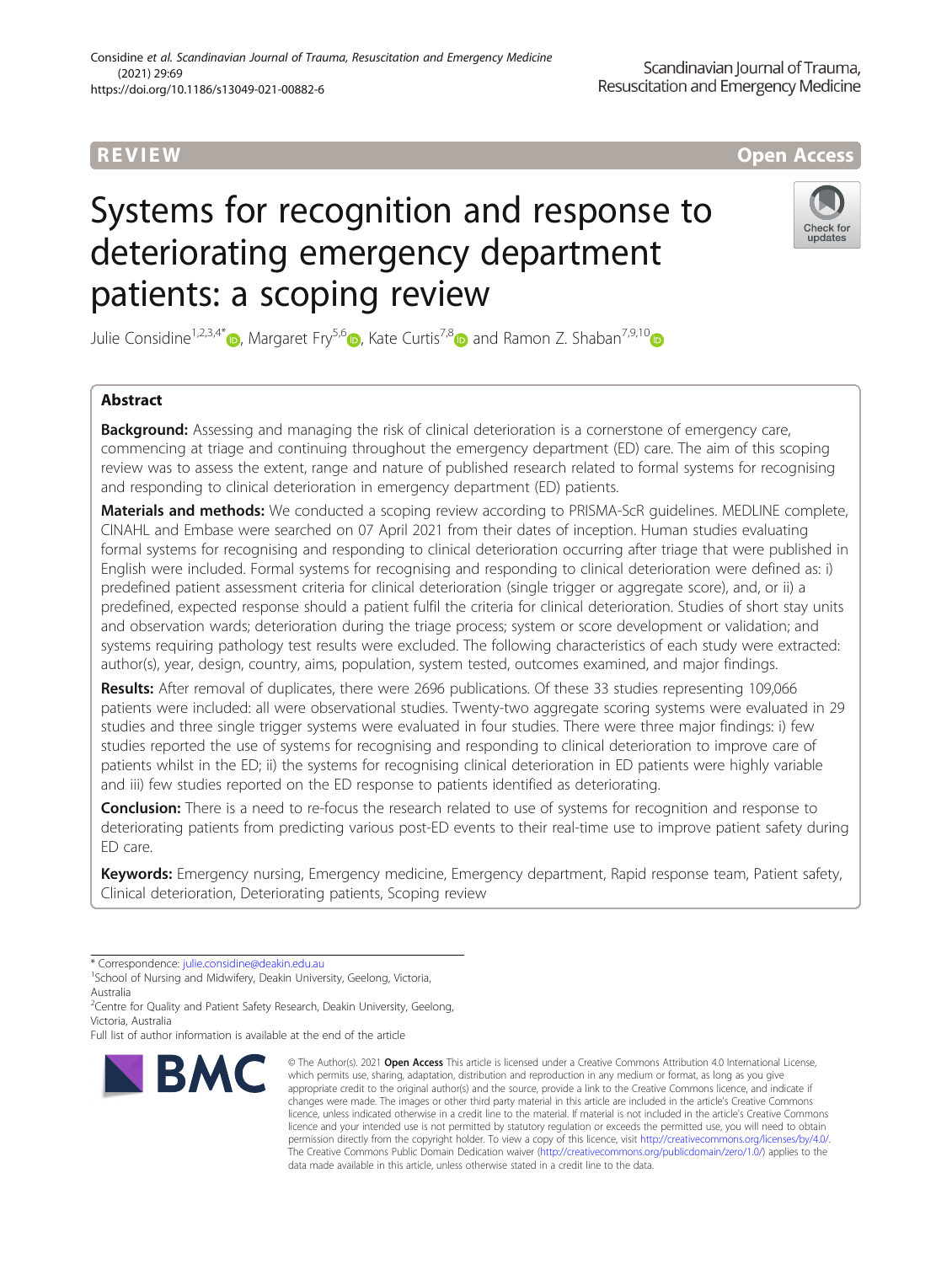### Introduction

Assessing and managing the risk of clinical deterioration is a cornerstone of emergency care, commencing at triage and continuing throughout the emergency department (ED) care [\[1](#page-8-0)]. EDs have improved patient outcomes through systematic approaches to assessment, risk management, and emergency care for specific patient groups, including trauma, stroke, sepsis and acute coronary syndrome  $[2-6]$  $[2-6]$  $[2-6]$ . For hospital patients, Rapid Response Systems (RRSs) provide guidance about recognising deteriorating patients and establish the standard for an expected response when deterioration occurs [\[7](#page-8-0)]. Systematic approaches for the recognition and response to clinical deterioration in ED, following the initial triage assessment have emerged over the last decade [[8,](#page-8-0) [9\]](#page-8-0).

Recognising and responding to clinical deterioration is an international patient safety priority and is an emergency care research priority [[10](#page-8-0)–[12](#page-8-0)]. The majority of serious in-hospital adverse events (unexpected death, cardiac arrest, unplanned intensive care admission) are preceded by vital sign abnormalities [[13](#page-8-0), [14](#page-8-0)]. Therefore, vital sign assessment, early recognition of vital sign abnormalities and an appropriate response is fundamental to effective emergency care and optimising patient outcomes. During ED care, 20 to 25% of patients have one or more abnormal vital signs [[15,](#page-8-0) [16\]](#page-8-0) and between 1.5 and 23% of ED patients experience clinical deterioration that fulfils ED-specific or hospital wide RRS activation criteria [\[15](#page-8-0), [17](#page-8-0)–[21](#page-8-0)]. Between 36 and 71% of ED adverse events are preventable [\[22](#page-8-0)] and up to one in seven ED patients have undetected clinical deterioration [[15,](#page-8-0) [17](#page-8-0), [18\]](#page-8-0). Failure to recognise and respond to clinical deterioration during emergency care increases high-mortality adverse events during emergency care and following the emergency care episode, irrespective of whether the patient is admitted to hospital or discharged [[21](#page-8-0), [23](#page-8-0), [24](#page-8-0)].

The most common types of systems for recognising and responding to clinical deterioration are aggregate scoring or single trigger systems, and although their use has largely been reported in hospital inpatients [[25,](#page-8-0) [26](#page-8-0)] their use in EDs is emerging in the literature  $[8, 9]$  $[8, 9]$  $[8, 9]$  $[8, 9]$  $[8, 9]$ . Aggregate scoring systems use the number and/or severity of physiological abnormalities to define the level of clinical deterioration and the corresponding escalation of care and expected response [\[26](#page-8-0)]. Single parameter systems are activated when any one of pre-defined criteria are fulfilled, and again there are different levels of criteria, linked to specific escalation of care processes and expected response [\[26](#page-8-0)]. In EDs, the use of both aggregate scoring systems [[27\]](#page-8-0) and single parameter systems have been reported  $[8, 20]$  $[8, 20]$  $[8, 20]$  $[8, 20]$  $[8, 20]$ . The aim of this scoping review was to assess the extent, range and nature of published research related to formal systems for recognising and responding to clinical deterioration in ED patients.

The research questions addressed by this scoping review were: i) what are the formal systems for recognising and responding to clinical deterioration in emergency department (ED) patients; ii) how are these systems used? and iii) what is the impact of these systems on patient care and patient outcomes?

#### Methods

#### Study design

Given the heterogeneity of systems for recognising and responding to deteriorating patients, we elected to undertake a scoping review in preference to a systematic review. Scoping reviews have broader inclusion criteria compared to systematic reviews that have a narrow, clearly defined question [[28](#page-8-0)]. In addition, the outcome of a scoping review is the volume of literature, types of studies conducted and the outcomes examined to date, rather than clinical outcomes that are typically examined in a systematic review so a scoping review was the most appropriate method to answer our question of interest. In scoping reviews, formal quality assessment is not usually performed and study findings are presented in a tabular format with accompanying narrative [\[29](#page-8-0)]. This scoping review was guided by the methodological framework developed by Arksey and O'Malley [\[30\]](#page-8-0) (identify the research question; search for relevant studies; select studies; chart the data; collate, summarise, and report the results). The results were reported according to the Preferred Reporting Items for Systematic reviews and Meta-Analyses extension for scoping reviews (PRISMA-ScR) [\[31](#page-8-0)].

#### Inclusion criteria

Studies were included if they were: human studies of ED patients (no age limits); published in English and original research evaluating formal systems for recognising and responding to clinical deterioration that occur after the triage assessment and that consisted of: i) predefined, documented patient assessment criteria for clinical deterioration (single trigger or aggregate score), and, or ii) a predefined, expected response for patients identified as deteriorating. Studies were excluded if they were: conducted in short stay units and ED observation wards (whether collocated in ED or not); related to recognising and responding to clinical deterioration during the triage process; system or score development or validation studies rather than studies of system use; or involved systems with criteria that required pathology test results. Editorials, letters, commentaries, opinion papers, case studies and case reports were also excluded.

#### Search strategy

The following databases were searched on 7 April 2021: MEDLINE complete, Cumulative Index of Nursing and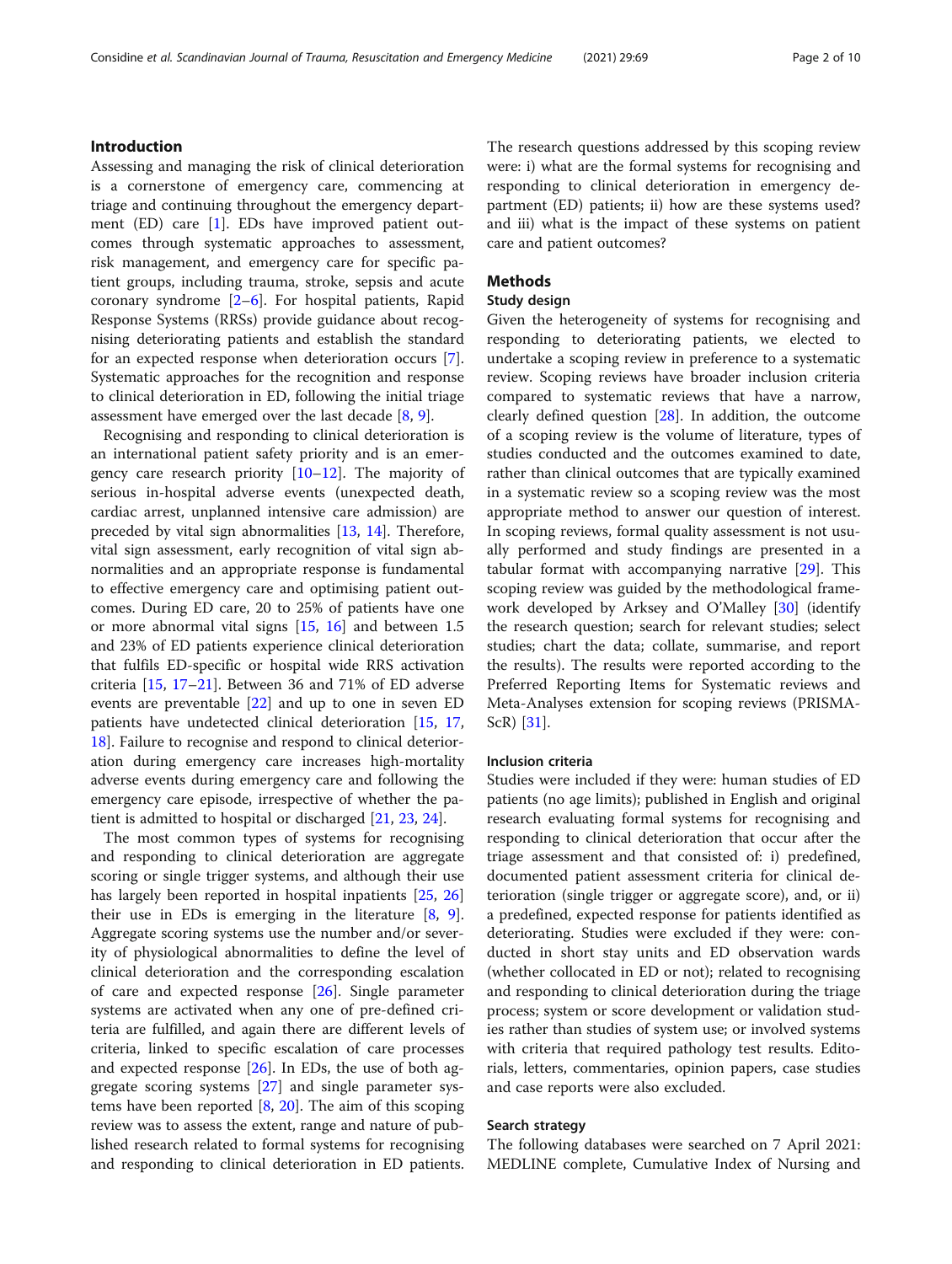Allied Health literature (CINAHL) and Excerpta Medica database and (Embase). All databases were search from their inception with no date limiters (1966 MEDLINE; 1981 CINAHL and 1966 EMBASE). The full search strategy is available in Additional file [2.](#page-7-0)

### Study selection

The search results were downloaded into EndNote X8 and duplicates identified and removed. Two authors (JC and MF) independently screened titles and abstracts of studies against the inclusion criteria. Full text articles assessed as potentially eligible for inclusion in this review were independently screened against the inclusion criteria (JC and MF). Disagreements were resolved by discussion and consensus.

#### Data extraction

Data were extracted by a single author (JC) and ratified by all co-authors. The characteristics of each study were extracted included the author(s), year of publication, study design, country, population, system tested, outcomes examined, and major findings. Human research ethics committee approval was confirmed for all included studies during the data extraction process.

#### Results

After removal of duplicates, our search returned 2696 publications and one additional publication was identified through hand searching. Of these, 2631 articles were excluded leaving 65 full text articles to be screened for eligibility (Fig. 1). Thirty-two articles were excluded because they involved systems requiring pathology test results ( $n = 7$ ), were not a formal system for recognising or responding to deteriorating patients  $(n = 5)$ , were using scores for triage  $(n = 5)$ , were conference abstracts  $(n = 4)$ , were tool validation studies  $(n = 4)$ , focused on the wrong population  $(n = 3)$ , described system implementation ( $n = 2$ ) were a study of staff perceptions with no patient application  $(n = 1)$  or full text was not available  $(n = 1)$ . In total, 33 studies representing 109, 066 patients were identified for inclusion; all were observational studies. No additional studies of relevance were found by searching the grey literature or further handsearching the reference lists of included articles.

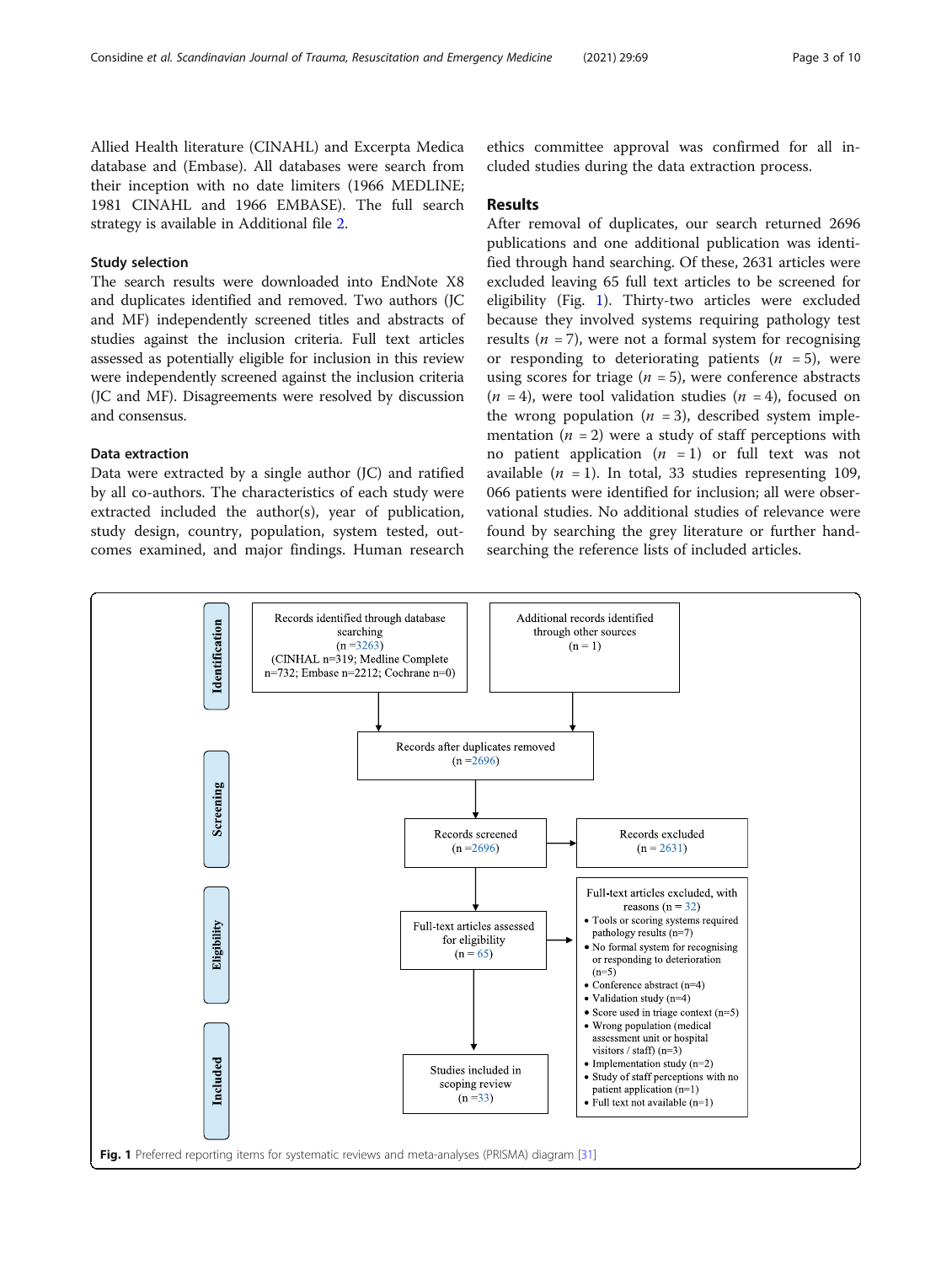#### Study characteristics

A summary of the 33 included studies is presented in Supplementary Table [1.](#page-7-0) All studies were observational in nature, with 17 prospective studies [[32](#page-8-0)–[48](#page-9-0)] and 16 retrospective studies [\[19,](#page-8-0) [20,](#page-8-0) [49](#page-9-0)–[62](#page-9-0)]. Thirty-two studies were single site studies [\[19](#page-8-0), [20,](#page-8-0) [32](#page-8-0)–[41](#page-9-0), [43](#page-9-0)–[62](#page-9-0)]. The countries of origin were Turkey  $(n = 8)$  [\[33](#page-8-0), [34](#page-8-0), [37](#page-9-0)–[39](#page-9-0), [42,](#page-9-0) [45,](#page-9-0) [48\]](#page-9-0), United States  $(n = 3)$  [[41,](#page-9-0) [43,](#page-9-0) [49](#page-9-0)], United Kingdom  $(n = 3)$  [\[44,](#page-9-0) [50,](#page-9-0) [51](#page-9-0)], Australia  $(n = 3)$  [[19,](#page-8-0) [20](#page-8-0), [57\]](#page-9-0), China  $(n = 3)$  [[35,](#page-9-0) [60,](#page-9-0) [62\]](#page-9-0), Italy  $(n = 2)$  [\[58](#page-9-0), [61](#page-9-0)], Indonesia ( $n = 2$ ) [[46,](#page-9-0) [47](#page-9-0)] and one study each from Finland [\[32](#page-8-0)], Demark [\[54](#page-9-0)], Norway [[36\]](#page-9-0), Netherlands [[40\]](#page-9-0). Switzerland  $[55]$ , Brazil  $[52]$ , Singapore [\[53](#page-9-0)], Taiwan [[59\]](#page-9-0), and Korea [\[56](#page-9-0)].

Twenty-seven studies were of adults [\[19](#page-8-0), [32](#page-8-0)–[62](#page-9-0)], three of children [\[41,](#page-9-0) [43,](#page-9-0) [51](#page-9-0)] and three studies included both adults and children [[20](#page-8-0), [52](#page-9-0), [54](#page-9-0)]. Specific patient groups studied were patients with COVID-19 [[58](#page-9-0), [61\]](#page-9-0), community acquired infections [[33\]](#page-8-0), respiratory distress or dyspnoea [[19,](#page-8-0) [36](#page-9-0), [38\]](#page-9-0), chest pain [\[19\]](#page-8-0), abdominal pain [\[19](#page-8-0)], cancer [[48\]](#page-9-0), stroke [[46\]](#page-9-0), older ED patients ≥65 years [[37](#page-9-0), [56,](#page-9-0) [59](#page-9-0)], and trauma patients [\[52](#page-9-0), [60](#page-9-0), [62](#page-9-0)]. Seven studies purposefully targeted ED patients requiring hospital admission [[32](#page-8-0), [34,](#page-8-0) [45](#page-9-0), [46,](#page-9-0) [56](#page-9-0)–[58\]](#page-9-0), two studies targeted patients requiring intensive care unit (ICU) admission [[55](#page-9-0), [59\]](#page-9-0), and eight studies targeted patients triaged as having high levels of clinical urgency [[35,](#page-9-0) [39,](#page-9-0) [40](#page-9-0), [42](#page-9-0), [50](#page-9-0), [52](#page-9-0)–[54\]](#page-9-0).

#### Recognition of clinical deterioration in ED patients

The systems for recognising clinical deterioration were highly variable (Supplementary Table [2\)](#page-7-0). There were 22 aggregate scoring systems used in 29 studies [\[32](#page-8-0)–[48,](#page-9-0) [50](#page-9-0)– [54](#page-9-0), [56](#page-9-0)–[62](#page-9-0)] and three single trigger systems used in four studies [\[19](#page-8-0), [20,](#page-8-0) [49](#page-9-0), [55](#page-9-0)]. The most commonly used scoring systems were Modified Early Warning Score (MEWS) [[33](#page-8-0)–[35,](#page-9-0) [37](#page-9-0)–[39](#page-9-0), [42](#page-9-0), [45](#page-9-0), [46](#page-9-0), [48](#page-9-0), [52](#page-9-0), [53](#page-9-0), [57](#page-9-0), [59](#page-9-0)–[62\]](#page-9-0) and National Early Warning Score (NEWS) [\[32,](#page-8-0) [36,](#page-9-0) [40,](#page-9-0) [47](#page-9-0), [50](#page-9-0), [56](#page-9-0), [57,](#page-9-0) [61\]](#page-9-0). Only seven studies reported ongoing clinical assessment for deterioration during the patient's ED care: four studies used single trigger systems [[19](#page-8-0), [20](#page-8-0), [49](#page-9-0), [55](#page-9-0)], two used MEWS [\[44,](#page-9-0) [46\]](#page-9-0) and one study was of 13 different scoring systems [\[57\]](#page-9-0). In 14 studies, clinical assessment was reported on ED arrival only [[32](#page-8-0), [34](#page-8-0)–[37](#page-9-0), [42,](#page-9-0) [45](#page-9-0), [50,](#page-9-0) [51](#page-9-0), [53](#page-9-0), [54](#page-9-0), [56](#page-9-0), [60](#page-9-0), [61](#page-9-0)]. Clinical assessment was reported on ED arrival and one other time point in six studies (after first ED intervention  $[48]$  $[48]$  $[48]$ , 15 min  $[58]$ , 2 h  $[48]$ , 6 hours [[52](#page-9-0)] and ED discharge [\[43,](#page-9-0) [59\]](#page-9-0)), ED arrival and two other time points in two studies (15 min and 30 minutes [[38](#page-9-0)] and 1 h and ED discharge [\[40\]](#page-9-0) and in one study clinical assessment was reported on ED discharge only [\[41\]](#page-9-0).

#### Response to clinical deterioration in ED patients

Only six studies explicitly reported the response to ED patients identified as deteriorating [[19](#page-8-0), [20](#page-8-0), [44](#page-9-0), [49](#page-9-0), [52](#page-9-0), [58](#page-9-0)]. Responses to single triggers included overhead page to prompt ED team to report to patient location [[49](#page-9-0)], report to nurse and emergency physician in charge of the shift and patient medical review within 5 min [\[19,](#page-8-0) [20](#page-8-0)] and report to ED coordinator and doctor for review within 15 min and discuss management plan with specialist Registrar/Consultant within 30 min [[44](#page-9-0)]. In one study, the physician was to be notified immediately when MEWS≥4 [[52](#page-9-0)] and in another study, Novara COVID score was used to determine ED disposition decisions [\[58\]](#page-9-0).

#### Outcomes reported

Only two studies compared the absence and presence of a system for recognising and responding to deteriorating ED patients [[19](#page-8-0), [49](#page-9-0)]. In a pre-post test study, Imperato et al. [\[49](#page-9-0)] reported no significant difference in median hospital stay (3.8 vs 4.0 days,  $p = 0.21$ ), special care unit stay (5.0 vs 5.6 days,  $p = 0.42$ ), in-hospital mortality (6.0%) vs 5.6%,  $p = 0.66$ ) or frequency of upgrades in care level within 24 h (4.9% vs 4.0%,  $p = 0.52$ ) following implementation of an ED trigger system. Considine et al. [[19](#page-8-0)] showed a non-significant decrease in the frequency of unreported clinical deterioration following the staged implementation of ED clinical instability criteria, an escalation of care protocol, and track and trigger nursing observation charts.

#### Emergency department outcomes

Nine studies reported outcomes pertinent to the safety and quality of ED care (Table [1](#page-4-0)) [\[19,](#page-8-0) [20](#page-8-0), [37,](#page-9-0) [38,](#page-9-0) [42](#page-9-0), [44](#page-9-0)– [46,](#page-9-0) [52](#page-9-0)]. Nine studies focused on the following patient outcomes: ED deaths [[37,](#page-9-0) [42](#page-9-0), [45,](#page-9-0) [52](#page-9-0)], resolution of clinical instability [\[20\]](#page-8-0), ED treatment effectiveness [\[38](#page-9-0)], deterioration during ED care  $[46]$  $[46]$  $[46]$ , early recognition of trauma severity to inform decisions regarding ICU or operating room transfer [\[52](#page-9-0)], and impact of clinical deterioration during ED care on ED length of stay [\[19](#page-8-0)]. Three studies focused on the ED processes of clinician use of systems for recognising and responding to deteriorating ED patients including system activation [\[20,](#page-8-0) [44](#page-9-0)], deterioration triggers, unreported clinical deterioration [[19\]](#page-8-0) and completeness of documentation [\[44](#page-9-0)].

#### Post emergency department outcomes

Twenty-seven studies reported in-patient outcomes occurring post the ED episode of care (Table [2\)](#page-6-0). Two studies examined the effect of repeated assessment for deterioration during ED care *and* an expected response to patients identified as deteriorating, on outcomes occurring post ED discharge [\[19,](#page-8-0) [49](#page-9-0)]. These studies of patients who fulfilled clinical deterioration triggers and had internal escalation of care within the ED reported conflicting results. In one study, patients in whom this system was activated were more likely to require hospital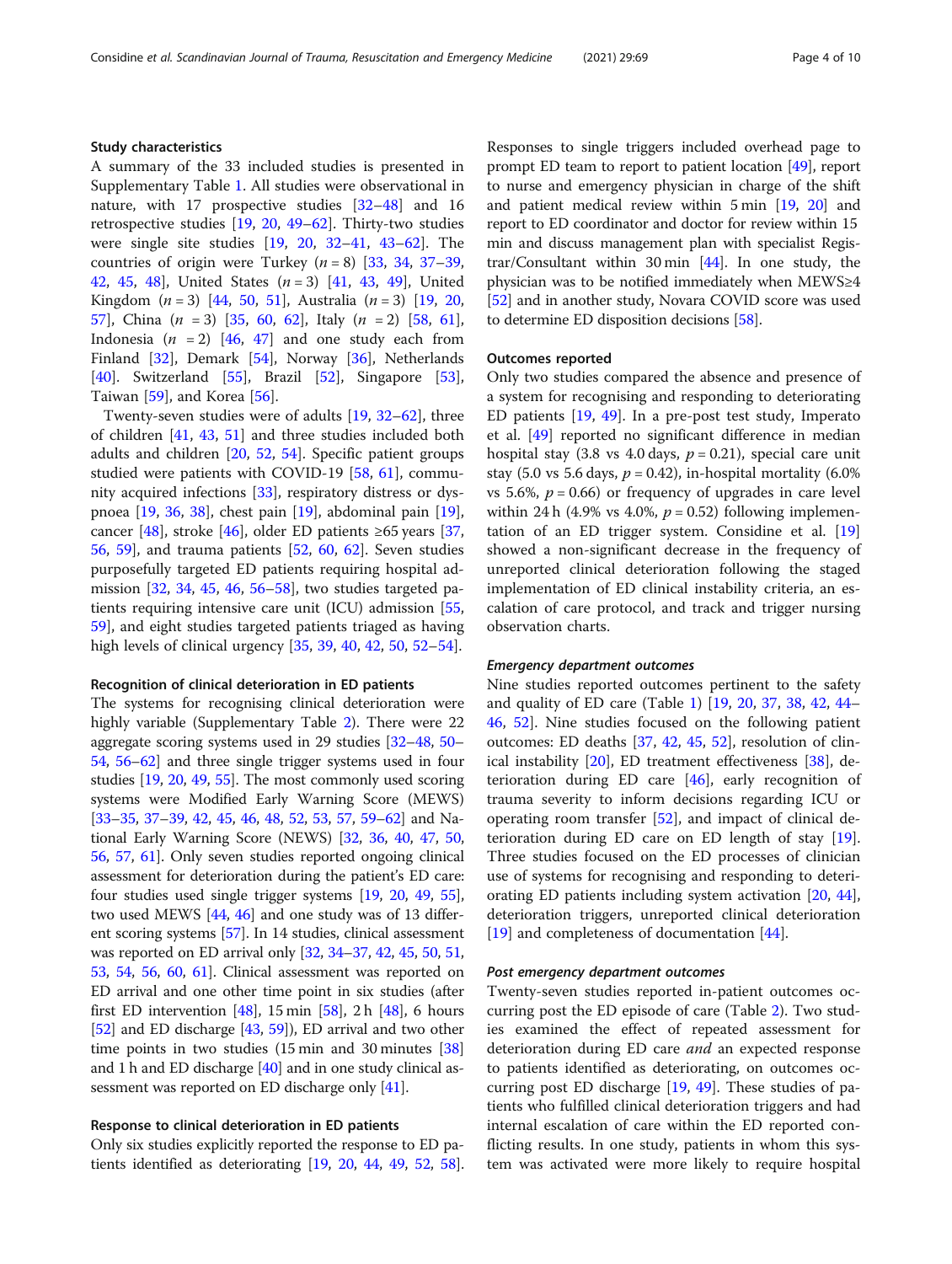### <span id="page-4-0"></span>Table 1 Emergency department outcomes

|                                                                                  | <b>Major findings</b>                                                                                                                                                                                                                                                                                                                                                                                                                                                                                                                                                                                                                                                                                                                                                                          |  |  |  |  |
|----------------------------------------------------------------------------------|------------------------------------------------------------------------------------------------------------------------------------------------------------------------------------------------------------------------------------------------------------------------------------------------------------------------------------------------------------------------------------------------------------------------------------------------------------------------------------------------------------------------------------------------------------------------------------------------------------------------------------------------------------------------------------------------------------------------------------------------------------------------------------------------|--|--|--|--|
| <b>Patient outcomes</b>                                                          |                                                                                                                                                                                                                                                                                                                                                                                                                                                                                                                                                                                                                                                                                                                                                                                                |  |  |  |  |
| <b>Deaths in ED (n = 4)</b> [37, 42, 45, 52]                                     | Patients with a MEWS $>$ 4, had higher odds of death in ED death than patients<br>with MEWS< 4 ( $p < 0.001$ ) [45]. Other studies reported conflicting results: patients<br>who died in ED had                                                                                                                                                                                                                                                                                                                                                                                                                                                                                                                                                                                                |  |  |  |  |
|                                                                                  | • significantly higher MEWS ( $p < 0.001$ ) and VIEWS ( $p < 0.001$ ) scores [37]. or no<br>significant differences in MEWS ( $p = 0.726$ ) and REMS ( $p = 0.057$ ) scores compared<br>to patients discharged from ED [42].                                                                                                                                                                                                                                                                                                                                                                                                                                                                                                                                                                   |  |  |  |  |
|                                                                                  | • significantly higher MEWS ( $p = 0.003$ ) and VIEWS ( $p = 0.002$ ) scores [37], or no<br>significant differences in MEWS (0.306) and REMS (0.402) scores compared to<br>patients admitted to the wards [42].                                                                                                                                                                                                                                                                                                                                                                                                                                                                                                                                                                                |  |  |  |  |
|                                                                                  | • had no significant difference in MEWS ( $p = 0.130$ ) and VIEWS ( $p = 0.058$ ) scores [37]<br>or MEWS ( $p = 0.810$ ) and REMS ( $p = 0.626$ ) scores compared to patients admitted<br>to ICU [42].                                                                                                                                                                                                                                                                                                                                                                                                                                                                                                                                                                                         |  |  |  |  |
|                                                                                  | Of 115 patients studied by Rocha et al. two died in ED: both had a MEWS score<br>of $\geq$ 7 at 6 h of ED care. No patients with MEWS 1, 2-3 or 4-6 at 6 h of ED care<br>died ( $p < 0.001$ ) [52].                                                                                                                                                                                                                                                                                                                                                                                                                                                                                                                                                                                            |  |  |  |  |
| Clinical deterioration in ED ( $n = 1$ ) [46]                                    | There was a significant correlation between MEWS and the risk of deterioration in<br>the ED (AUC = 0.830, 95% CI 0.811-0.957, $p < 0.001$ ).                                                                                                                                                                                                                                                                                                                                                                                                                                                                                                                                                                                                                                                   |  |  |  |  |
| Resolution of clinical instability/treatment<br>effectiveness $(n = 2)$ [20, 38] | Median duration of clinical instability was 39 min (IQR, 5–129 min) and clinical instability<br>was resolved in 64.2% of cases [20]. For patients with dyspnoea, there was a significant<br>decrease in 30-min EWS (compared to 15-min EWS), which along with significant<br>positive changes (towards return to normal) in all vital signs except temperature,<br>indicating ED treatment effectiveness [38].                                                                                                                                                                                                                                                                                                                                                                                 |  |  |  |  |
| Early recognition of trauma severity ( $n = 1$ ) [52]                            | Increasing MEWS during first 6 h of ED care had a significant relationship with transfer<br>to the operating room, and ICU admission [52].                                                                                                                                                                                                                                                                                                                                                                                                                                                                                                                                                                                                                                                     |  |  |  |  |
| ED length of stay $(n = 1)$ [19]                                                 | Patients who fulfilled ED clinical instability criteria during ED care had longer median<br>ED length of stay than patients whose ED care was unaffected by clinical deterioration<br>$(7.2 h vs 4.4 h, p < 0.001)$ [19].                                                                                                                                                                                                                                                                                                                                                                                                                                                                                                                                                                      |  |  |  |  |
| <b>Emergency department processes</b>                                            |                                                                                                                                                                                                                                                                                                                                                                                                                                                                                                                                                                                                                                                                                                                                                                                                |  |  |  |  |
| Clinician use of systems for recognising and                                     | System activation                                                                                                                                                                                                                                                                                                                                                                                                                                                                                                                                                                                                                                                                                                                                                                              |  |  |  |  |
| responding to deteriorating ED patients<br>$(n = 3)$ [19, 20, 44]                | A study of 204 patients with ED EWS activation showed that: 93.1% activations were by<br>nurses and the median time between documenting physiological abnormalities and<br>activation was 5 min (IQR: 0-20) [20]. Most patients who required an ED EWS activation,<br>had one activation (91.7%), but 7.8% of patients had two activations and one patient<br>(0.5%) had three activations during their ED care [20]. In a study of 472 ED episodes of<br>care, 43.2% of ED patients had $\geq$ 1 escalation of care [44]: 56.8% of patients whose track<br>& trigger score exceeded alert threshold had an escalation of care but 40.0% of patients<br>whose track & trigger score did not exceed alert threshold still had escalation of care<br>based presumably on clinician concern [44]. |  |  |  |  |
|                                                                                  | <b>Deterioration triggers</b>                                                                                                                                                                                                                                                                                                                                                                                                                                                                                                                                                                                                                                                                                                                                                                  |  |  |  |  |
|                                                                                  | Hypotension, tachycardia, bradycardia and tachypnoea were the most common reasons<br>for ED EWS activation [20].                                                                                                                                                                                                                                                                                                                                                                                                                                                                                                                                                                                                                                                                               |  |  |  |  |
|                                                                                  | The most common episodes of documented physiological abnormalities were tachypnoea<br>(34%) followed by tachycardia (29%) and hypotension (17%) [19].                                                                                                                                                                                                                                                                                                                                                                                                                                                                                                                                                                                                                                          |  |  |  |  |
|                                                                                  | Unreported clinical deterioration during ED care                                                                                                                                                                                                                                                                                                                                                                                                                                                                                                                                                                                                                                                                                                                                               |  |  |  |  |

Unreported deterioration decreased with each stage of ED RRS implementation but was not statistically  $(p = 0.141)$  [\[19](#page-8-0)]:

- Clinician discretion and no track and trigger charts ( $n = 150$  patients): 86.7%
- $\cdot$  ED CIC and escalation of care protocol, no track and trigger charts ( $n = 150$  patients): 68.8%
- $\cdot$  ED CIC and escalation of care protocol, new track and trigger charts ( $n = 150$  patients): 55.3%
- $\cdot$  ED CIC and escalation of care protocol, 12 months after track and trigger charts ( $n = 150$ patients): 54.0%

#### Completion of documentation

A study of 2965 sets of vital signs from 472 ED episodes of care showed 85.8% of patients had documentation of ≥1 complete set of six vital signs: 87.6% sets of vital signs contained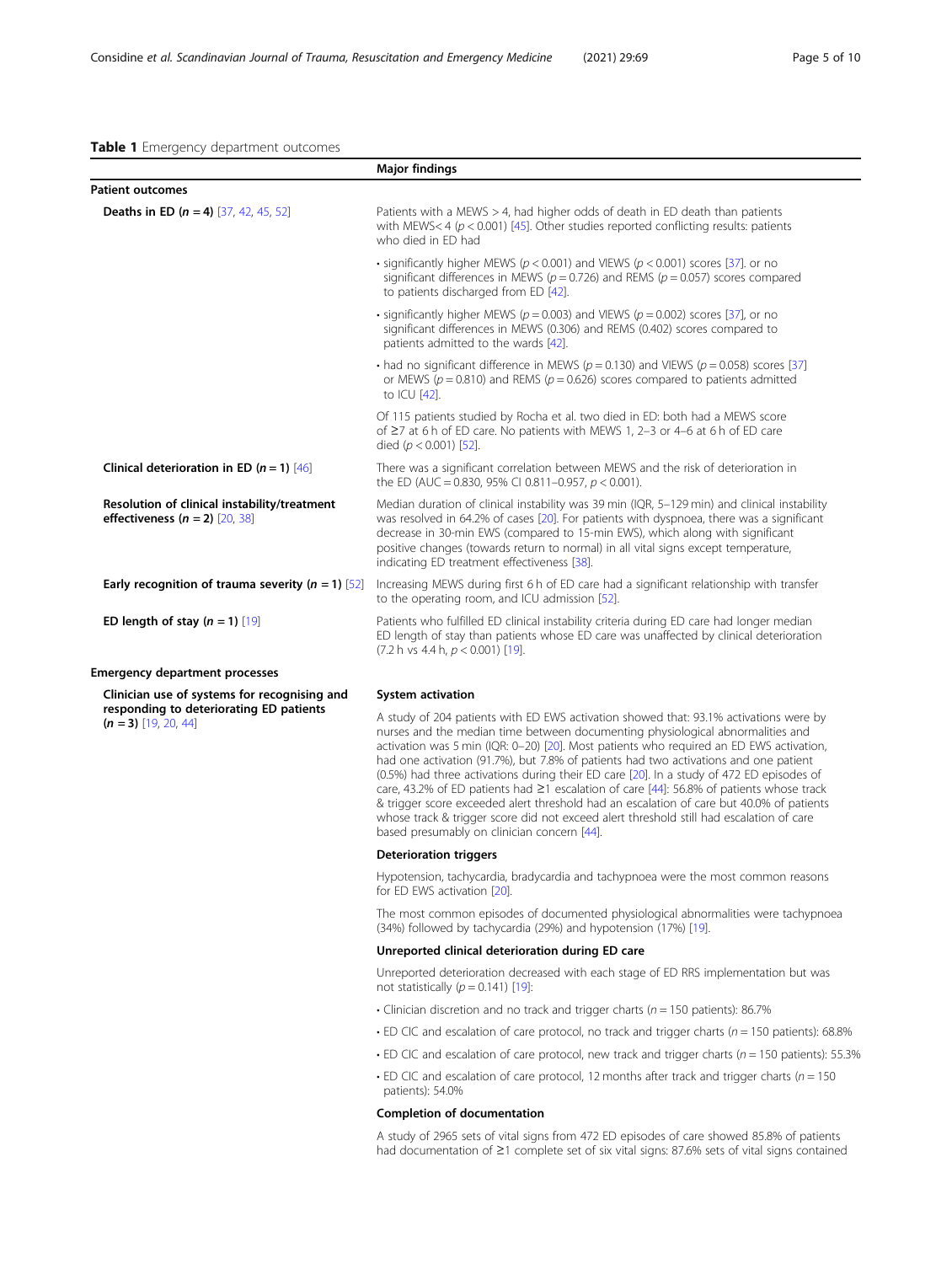| <b>Major findings</b>                                                                                                                                                                                                                                                                                                                                                                                                                   |
|-----------------------------------------------------------------------------------------------------------------------------------------------------------------------------------------------------------------------------------------------------------------------------------------------------------------------------------------------------------------------------------------------------------------------------------------|
| HR, RR, BP and SpO <sub>2</sub> and overall, 25.6% of vital signs were complete [44].                                                                                                                                                                                                                                                                                                                                                   |
| Track and trigger scoring                                                                                                                                                                                                                                                                                                                                                                                                               |
| A total of 34.5% of observations ( $n = 2965$ vital signs) contained a track & trigger score and<br>60.6% of patients had ≥1 track & trigger score documented in the ED [44]. However, 20.6%<br>of track & trigger scores were incorrect, 79.1% of the incorrect track & trigger totals were<br>underscored, and 93.4% of track & trigger score errors were from incorrect assignment of<br>the score to an individual vital sign [44]. |

ED Emergency department, MEWS Modified Early Warning Score, ViEWS VitalPac Early Warning Score, REMS Rapid Emergency Medicine Score, ICU Intensive care unit, AUC Area under the receiver operating curve, EWS Early warning system, CIC Clinical instability criteria

admission or die in hospital than patients in whom this system was not activated [[19](#page-8-0)]. The other study reported no difference in ICU admission, hospital length of stay or 30-day mortality following implementation of ED triggers and an escalation of care response [[49\]](#page-9-0).

The remaining 25 studies reporting post ED outcomes lacked ongoing assessment for deterioration during ED care, an expected response to deteriorating patients, or both [\[32](#page-8-0)–[43,](#page-9-0) [45,](#page-9-0) [51](#page-9-0)–[59](#page-9-0)]. One study reported that patients had an average of nine MEWs score during ED care but did not report a process of care escalation for a high MEWs score [[59\]](#page-9-0). One study reported using Novara-COVID scores at 15 min after ED arrival to inform ED discharge decisions (discharge or level of hospital care) but did not report repeated Novara-COVID score assessments during the remainder of ED care [\[58](#page-9-0)]. Mortality at a range of time points (in-hospital to 90 days) was the most commonly reported post-ED outcome  $(n = 22)$  $(n = 22)$  $(n = 22)$  (Table 2) [\[32](#page-8-0)–[37,](#page-9-0) [39](#page-9-0), [40](#page-9-0), [42,](#page-9-0) [45](#page-9-0), [47](#page-9-0)–[49](#page-9-0), [53](#page-9-0)–[61](#page-9-0)]. ICU admission was reported in 14 studies (Table [2\)](#page-6-0) [\[32,](#page-8-0) [34,](#page-8-0) [35,](#page-9-0) [37](#page-9-0), [40](#page-9-0)–[43,](#page-9-0) [45,](#page-9-0) [52](#page-9-0)–[54,](#page-9-0) [57\]](#page-9-0) and hospital admission was reported in ten studies (Table [2\)](#page-6-0) [[35](#page-9-0)–[38](#page-9-0), [40](#page-9-0)–[42](#page-9-0), [45](#page-9-0), [51](#page-9-0)]. Three studies reported on clinical instability (Table [2\)](#page-6-0): one was in the context of using MEWS to predict trauma severity [[62\]](#page-9-0), one was related to using Novara-COVID scores to inform ED disposition decisions [[58\]](#page-9-0) and one was related to the relationship between worsening MEWS in ED and risk of ICU mortality (acute physiology and chronic health evaluation scores) [[59\]](#page-9-0). Two studies reported on hospital length of stay (Table [2\)](#page-6-0): one reported that NEWS≥7 on ED arrival was associated with longer hospital stay [\[40\]](#page-9-0), and one reported no association between fulfilling deterioration triggers in ED and length of hospital stay [[55\]](#page-9-0). Finally, there was no correlation found between fulfilling MET triggers in ED and ICU length of stay [\[55\]](#page-9-0) (Table [2](#page-6-0)).

#### **Discussion**

This scoping review has identified and mapped the available evidence related to systems for recognition and, or response to clinical deterioration in ED patients. There were three major findings: i) few studies reported on how systems for recognising and responding to clinical

deterioration were used to improve care of patients whilst in the ED; ii) the systems for recognising clinical deterioration in ED patients were highly variable; and iii) few studies reported on the ED response to patients identified as deteriorating.

The first major finding was that few studies reported on using systems for recognising and responding to clinical deterioration in ED patients to actually improve the quality and safety of emergency care. Only seven studies reported assessing for clinical deterioration on an ongoing basis or at repeated intervals during the patient's ED care [\[19,](#page-8-0) [20](#page-8-0), [44,](#page-9-0) [46,](#page-9-0) [49](#page-9-0), [55](#page-9-0), [57\]](#page-9-0), so the clinical application of systems for recognition and response to clinical deterioration is poorly understood. Many studies in this review were framed as evaluating systems for recognising and, or responding to clinical deterioration, yet in 14 studies, clinical assessment occurred at a single point in time, most commonly ED arrival [\[32](#page-8-0), [34](#page-8-0)–[37,](#page-9-0) [42](#page-9-0), [45,](#page-9-0) [50](#page-9-0), [51,](#page-9-0) [53,](#page-9-0) [54,](#page-9-0) [56,](#page-9-0) [60,](#page-9-0) [61\]](#page-9-0). Clinical deterioration is defined as moving "from one clinical state to a worse clinical state which increases their individual risk of morbidity, including organ dysfunction, protracted hospital stay, disability, or death"  $[63]$  pp. 1031-1032. Therefore assessment of clinical status at one point in time cannot enable recognition of deterioration as such, and at best, can only enable recognition of a seriously ill patient. Consequently, future research should focus on real-time assessment for deterioration and appropriate escalation of care strategies during emergency care.

The ED is an assessment intensive environment where accurate measurement and interpretation of vital sign data is critical to the recognition of deteriorating ED patients, however there are few published studies of vital sign assessment in the ED context [[15,](#page-8-0) [64](#page-9-0)]. Instead, the majority of studies in this scoping review used systems for recognising clinical deterioration in ED patients to predict events that occurred after ED discharge such as mortality, ICU admission, hospital admission, hospital or ICU length of stay [\[19,](#page-8-0) [32](#page-8-0)–[43](#page-9-0), [45,](#page-9-0) [48](#page-9-0), [49](#page-9-0), [51](#page-9-0)–[61\]](#page-9-0). Thus, these studies were not measuring whether deterioration had or had not occurred but rather were measuring the risk of deterioration, usually beyond the ED episode of care. No studies reported implementing an intervention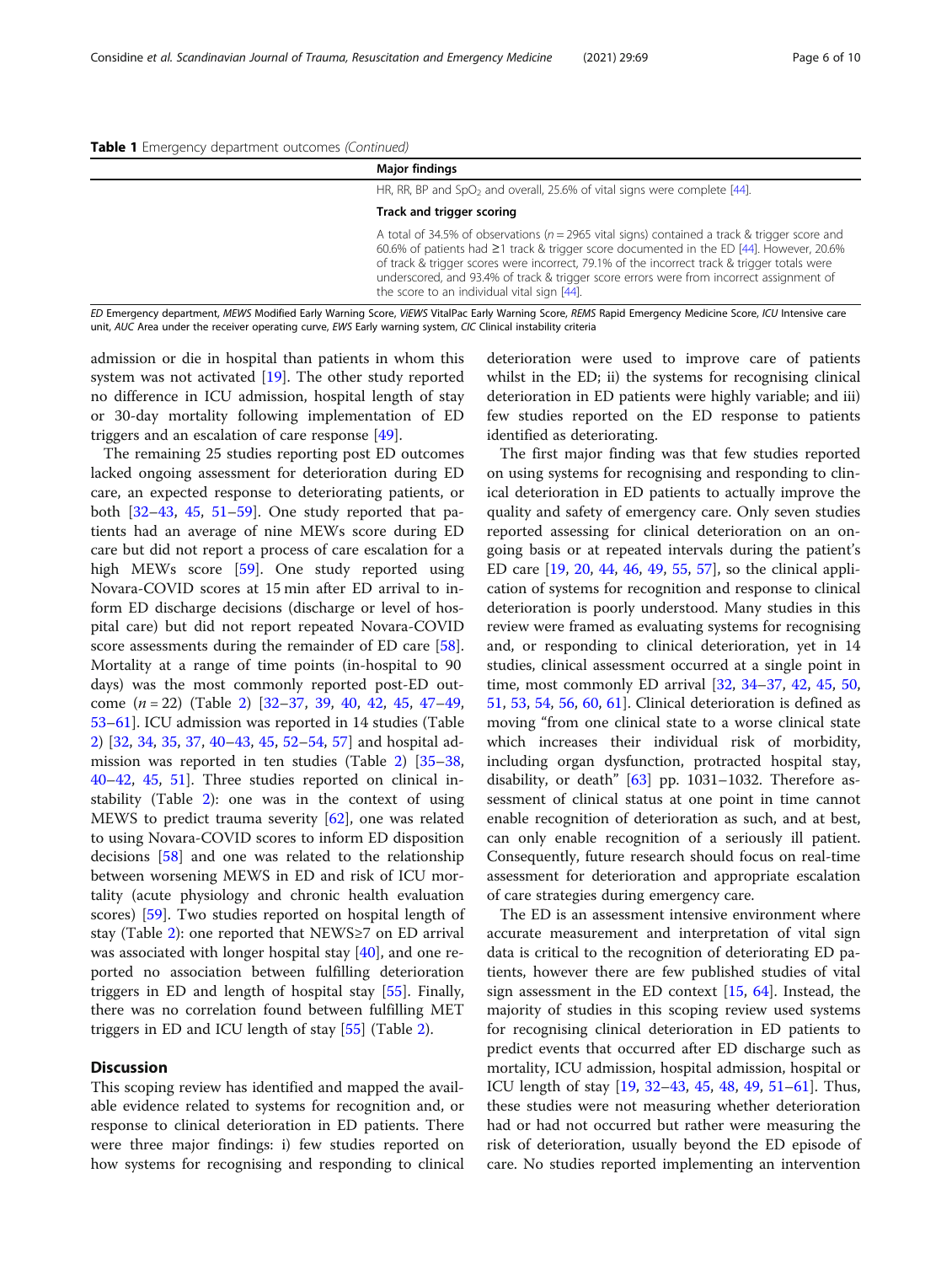<span id="page-6-0"></span>

| Outcome                                                                                                           | <b>Major findings</b>                                                                                                                                                   |  |
|-------------------------------------------------------------------------------------------------------------------|-------------------------------------------------------------------------------------------------------------------------------------------------------------------------|--|
| Studies with repeated clinical assessments during ED care and expected ED response to deteriorating patients      |                                                                                                                                                                         |  |
| Mortality $(n = 2)$                                                                                               | Studies of ED trigger systems had conflicting results:                                                                                                                  |  |
| $\cdot$ In-hospital deaths (n = 1) [19]                                                                           | • no difference in 30-day mortality after implementation of ED triggers [49], and                                                                                       |  |
| • 30 days $(n = 1)$ [49]                                                                                          | • patients who fulfilled ED CIC during ED care were more likely to die in hospital<br>than those who did not fulfil trigger criteria (6.3% vs 1.4%, $p = 0.044$ ) [19]. |  |
| ICU admission $(n = 1)$                                                                                           | Implementation of ED triggers made no significant difference to days spent in                                                                                           |  |
| • ICU cohort with no comparator [49]                                                                              | special care units (ICU or intermediate care) [49].                                                                                                                     |  |
| Hospital admission ( $n = 10$ )                                                                                   | Patients who fulfilled ED CIC during ED care were more likely to be admitted to                                                                                         |  |
| • Hospital admission vs discharge from ED [19]                                                                    | hospital (72.7% vs 40.8%, $p < 0.001$ ) [19].                                                                                                                           |  |
| Length of stay $(n = 1)$                                                                                          | The introduction of ED triggers had no significant impact on hospital stay [49].                                                                                        |  |
| • Hospital length of stay [49]                                                                                    |                                                                                                                                                                         |  |
| Studies without repeated clinical assessments during ED care or an expected ED response to deteriorating patients |                                                                                                                                                                         |  |
| Mortality ( $n = 22$ )                                                                                            | The majority of studies of aggregate scoring systems showed that patients who                                                                                           |  |
| • In-hospital deaths ( $n = 9$ ) [32, 34, 35, 42, 45, 55, 56, 58]                                                 | died had higher scores than those who survived and this was the case for MEWS<br>[34, 35, 37, 39, 42, 45, 48, 53], NEWS [32, 36, 40, 56, 61], NEWS2 [61], NEWS-C [61],  |  |
| $\cdot$ 24 h (n = 1) [60]                                                                                         | qSOFA [33, 61], REMS [42, 61], GAP [39], BEWS [54], RTS [60] and Novara-COVID                                                                                           |  |
| $\cdot$ 48 h (n = 3) [54, 57, 61]                                                                                 | scores [58]. One study showed that MEWS progression (increasing scores) was<br>associated with significantly higher 7- and 30-day mortality [59]. One study of a        |  |
| • 5 days $(n - 3)$ [33, 36, 37], 7 days $(n - 3)$ [57, 59, 61]                                                    | single trigger system applied at repeated intervals during ED care but with no                                                                                          |  |

NEWS2, NEWS-C, and qSOFA [\[61\]](#page-9-0).

- $\cdot$  5 days (n = 3) [\[33](#page-8-0), [36](#page-9-0), [37\]](#page-9-0), 7 days (n = 3) [\[57,](#page-9-0) [59](#page-9-0), [61\]](#page-9-0)
- 14 days  $(n = 1)$  [\[33\]](#page-8-0)
- 28 days  $(n = 3)$  [\[33,](#page-8-0) [39](#page-9-0), [57\]](#page-9-0), 30 days  $(n = 7)$  [[32](#page-8-0), [36,](#page-9-0) [40](#page-9-0), [48,](#page-9-0) [49](#page-9-0), [53,](#page-9-0) [59\]](#page-9-0)
- 90 days  $(n = 1)$  [\[36\]](#page-9-0)
- Not reported  $(n = 1)$  [\[47\]](#page-9-0)

#### ICU admission (n = 14) **Patients admitted to ICU had higher aggregate scores than those not admitted in the set of admitted in the set of admitted in the set of admitted in the set of admitted in the set of admitted in the**

- ICU admission compared to no ICU admission with not  $(n = 6)$  [\[34,](#page-8-0) [35](#page-9-0), [40,](#page-9-0) [45](#page-9-0), [52](#page-9-0)–[54](#page-9-0)]
- ICU admission compared to ward admission  $(n = 5)$  [[32,](#page-8-0) [37,](#page-9-0) [41](#page-9-0)–[43](#page-9-0)]
- ICU admission compared to discharge from ED  $(n = 2)$  [[37,](#page-9-0) [42\]](#page-9-0)
- ICU cohort with no comparator  $(n = 2)$  [[52\]](#page-9-0)
- ICU admission from wards < 2 days of admission  $(n = 1)$  [[57\]](#page-9-0)
- ICU admission within 48 h and 7 days of ED arrival [[61](#page-9-0)]

- Hospital admission vs discharge from ED ( $n = 9$ ) [[35](#page-9-0)–[38,](#page-9-0) [40](#page-9-0)–[42,](#page-9-0) [45](#page-9-0), [48,](#page-9-0) [51](#page-9-0)]
- Hospital admission vs died in ED ( $n = 2$ ) [[37](#page-9-0), [42\]](#page-9-0)
- Hospital admission vs ICU admission  $(n = 2)$  [[37](#page-9-0), [42\]](#page-9-0)

- No transfer to higher intensity of care (low to intermediate) and no in-hospital death  $(n = 1)$  [[58](#page-9-0)]
- Initial and 24-h ICU APACHE-II scores  $(n = 1)$  [[59](#page-9-0)]
- Injury severity  $(n = 1)$  [[62](#page-9-0)]

overall accuracy for predicting ICU admission at both 48 h and 3 days, compared to MEWs, NEWS2, NEWS-C, qSOFa, and REMS [\[61\]](#page-9-0). Hospital admission (n = 10) **Patients requiring hospital admission tended to have higher aggregate scores than** those not admitted and this was the case for MEWS [[35](#page-9-0), [37,](#page-9-0) [48](#page-9-0)], NEWS [\[36,](#page-9-0) [40](#page-9-0)], VIEWS [[37](#page-9-0)], PEWS [\[41,](#page-9-0) [51](#page-9-0)], on ED arrival; and EWS at 15 min and 30 min of ED care [[38](#page-9-0)]. One study reported that patients admitted to hospital had significantly lower

specific response to deterioration reported showed that more patients who died in hospital fulfilled hospital MET criteria (applied in ED) compared to those who survived [\[55](#page-9-0)]. MEWS and RTS were good predictors of 24-h mortality, but MEWS had better predictive efficacy than RTS [\[60\]](#page-9-0). Most aggregate scoring systems were good or excellent predictors of 2-day in-hospital mortality but less predictive of in-hospital mortality at 7 and 28-days [[57](#page-9-0)]. One study showed that REMS had the highest overall accuracy for 48-h and 7-day mortality compared to MEWs, NEWS,

to ICU and this was the case for MEWS [[34](#page-8-0), [35,](#page-9-0) [37,](#page-9-0) [42](#page-9-0), [45\]](#page-9-0), NEWS [[32](#page-8-0), [40\]](#page-9-0), PEWS on ED arrival [[43\]](#page-9-0) and on ED discharge [[41](#page-9-0), [43\]](#page-9-0), BEWS [[54\]](#page-9-0) and REMS [\[42](#page-9-0)] on ED arrival; NEWS at 1-h of ED care [\[40\]](#page-9-0) and NEWS at ED discharge [[40](#page-9-0)]. The majority (52.5%) of patients admitted to ICU had MEWS = 2–3 and no patient with MEWS ≥7 was admitted to ICU [[52](#page-9-0)]. There was no significant difference in the proportion of patients admitted to ICU with MEWS≥4 versus MEWS < 4 [[53\]](#page-9-0). Most aggregate scoring systems were poor predictors of need for ICU admission from wards within 2-days of hospital admission [\[57\]](#page-9-0). One study showed that NEWS had the highest

MEWS and REMS scores than patients discharged from ED or admitted to ICU [\[42\]](#page-9-0). One study reported no difference in the odds of hospital admission between patients with MEWS ≥4 versus MEWS < 4  $[45]$  $[45]$  $[45]$ .

**Clinical stability (n = 3)** Significantly lower levels of clinical stability occurred in patients with Novara-COVID scores of 3 (OR = 0.28, 95%CI 0.13–0.59) or 4–5 (OR = 0.03, 95%CI 0.006–0.12) [\[58\]](#page-9-0). One study showed that MEWS progression (increasing scores) was associated with significantly higher 24-h APACHE-II scores [[59](#page-9-0)]. One study showed that severely injured patients had significantly higher MEWS and MEWS-A scores on ED arrival than less severely injured patients [\[62](#page-9-0)]. MEWS-A had greater predictive value than MEWS in identifying severely injured patients [[62](#page-9-0)].

Length of stay (n = 2) The hospital length of stay studies had conflicting results:

• Hospital length of stay (n = 2) [\[40,](#page-9-0) [55](#page-9-0)] • NEWS ≥7 on ED arrival was associated with longer hospital length of stay [\[40\]](#page-9-0), and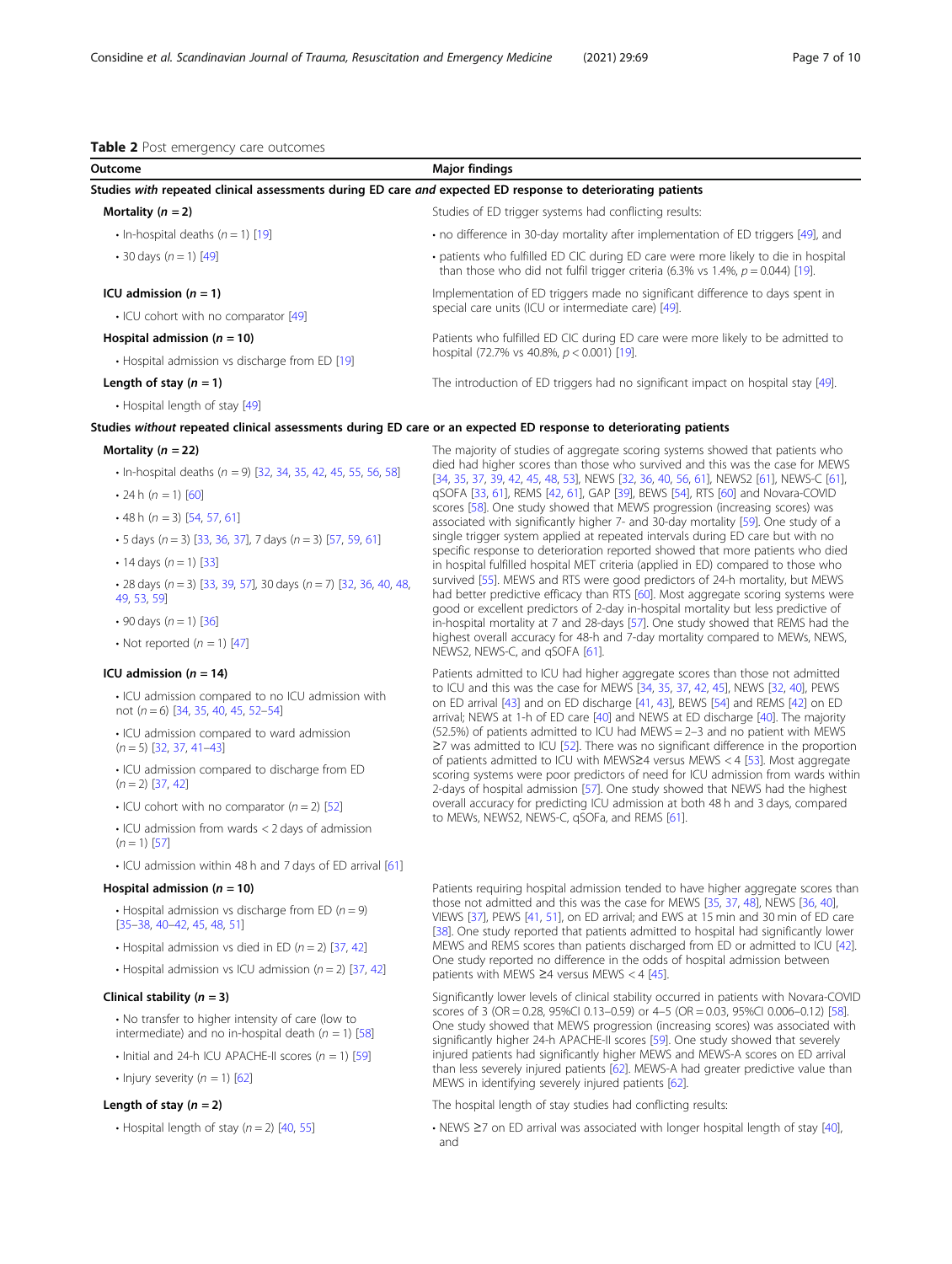<span id="page-7-0"></span>

|  | Table 2 Post emergency care outcomes (Continued) |  |  |
|--|--------------------------------------------------|--|--|
|  |                                                  |  |  |

| Outcome                             | <b>Major findings</b>                                                                                 |
|-------------------------------------|-------------------------------------------------------------------------------------------------------|
| • ICU length of stay $(n = 1)$ [55] | • no significant association between MET call criteria in the ED and hospital<br>length of stay [55]. |
|                                     | There was no correlation between MET call criteria in the ED and ICU length<br>of stay $[55]$ .       |

ED Emergency department, CIC Clinical instability criteria, ICU Intensive care unit, EWS Modified Early Warning Score, NEWS National Early Warning Score, NEWS2 National Early Warning Score 2, NEWS-C Modified NEWS, qSOFA Quick Sepsis Related Organ Failure Assessment, REMS Rapid Emergency Medicine Score, GAP Glasgow Coma Scale-age-systolic blood pressure score, BEWS Bispebjerg Early Warning Score, RTS Revised Trauma Score, ViEWS VitalPac Early Warning Score, PEWS Pediatric Early Warning Score, PEWS Pediatric Early Warning Score, APACHE II Acute physiology and chronic health evaluation score, MEWS-A Modified early warning score with abdominal score, MET Medical emergency team

should the patient's ED data be predictive of death, ICU admission or hospital admission.

The second major finding of this scoping review was the identification of 26 different systems for recognition of clinical deterioration in ED patients: across the 33 included studies, there were 22 different aggregate scoring systems and three single trigger systems. The clinical need for so many scoring systems is questionable, and whether they are superior to clinical judgement is unknown. A study of using in-patient physiological scoring systems in ED compared triage information from the Manchester Triage System MEWS, ASSIST score (Assessment Score for Sick Patient Identification & Step-Up in Treatment) and hospital MET criteria and concluded that physiological scoring systems would have "identified only a small number of additional patients as critically ill and added little to the triage system currently in use" [[27](#page-8-0)].

Finally, only six studies reported a specific response to ED patients identified as deteriorating: two tested aggregate scoring systems [\[44](#page-9-0), [52,](#page-9-0) [58](#page-9-0)] and three tested single trigger systems [\[19](#page-8-0), [20](#page-8-0), [49](#page-9-0)]. The most common responses were to notify emergency physicians, ED coordinators and ED nurse in-charge [[19,](#page-8-0) [20,](#page-8-0) [44](#page-9-0), [49](#page-9-0), [52](#page-9-0)], however, only three studies reported an expected timeframe in which the response should occur [\[19](#page-8-0), [20](#page-8-0), [44](#page-9-0)]. ED responses to deteriorating patients are less developed than inpatient RRS that have a clear and expected response in terms of team composition and response timing [[1](#page-8-0), [7,](#page-8-0) [8\]](#page-8-0). There were 12 studies that were prospective in nature and used ED arrival data to determine an aggregate score but did not explicitly reported a response if the patient fulfilled specific criteria for clinical deterioration [\[32](#page-8-0), [34](#page-8-0)–[38,](#page-9-0) [40,](#page-9-0) [42,](#page-9-0) [43](#page-9-0), [45](#page-9-0), [46](#page-9-0), [48](#page-9-0)].

The strengths of this review are the thorough and systematic search technique, clear inclusion and exclusion criteria, and comprehensive data extraction. The limitations of this review are that only publications in English were included. As this was a scoping review rather than a systematic review, risk of bias and quality assessments of the included studies were not performed [\[29\]](#page-8-0). There is a lack of high-certainty evidence as the published research to date has been mostly observational studies, many of which were single site cohort studies with limited sample sizes. The majority of the studies identified in this review were focused on predicting post-ED events highlighting a major gap in the research related to real-time recognition and response to deterioration in ED patients. Finally, there was significant heterogeneity across studies in terms of patient selection, patient characteristics, site selection, and outcomes examined, which at this point in time will likely preclude the capacity to undertake a systematic review with meta-analysis.

#### Conclusion

The real-time use of systems to recognise and respond to clinical deterioration in ED patients and improve patient safety during their emergency care is poorly understood and should be a research priority. The usefulness of the plethora of different scoring systems for recognising deteriorating ED patients is questionable and research should focus on their clinical utility in recognising and responding to deteriorating ED patients, rather than their use in predicting post ED events. Responses to clinical deterioration in ED patients are poorly reported in the literature to date. Further, there remain major research gaps related to whether specific interventions in response to clinical deterioration in the ED improves patient outcomes or disrupts adverse events occurring after ED care. There is a need to re-focus the research related to use of systems for recognition and response to deteriorating ED patients from predicting various post-ED events to the real-time use of these systems to improve patient safety during their ED care.

#### Supplementary Information

The online version contains supplementary material available at [https://doi.](https://doi.org/10.1186/s13049-021-00882-6) [org/10.1186/s13049-021-00882-6.](https://doi.org/10.1186/s13049-021-00882-6)

Additional file 1: Supplementary Table 1. Studies detailing systems for recognising and responding to clinical deterioration in emergency department patients. **Supplementary Table 2.** Systems for recognition of clinical deterioration in Emergency Department patients.

Additional file 2. Search strategy.

#### Authors' contributions

JC, RZS, MF & KC conceived the study and designed the protocol. JC and MF undertook screening. JC, RZS, MF & KC undertook data extraction. JC drafted the manuscript. All authors contributed substantially to manuscript revision.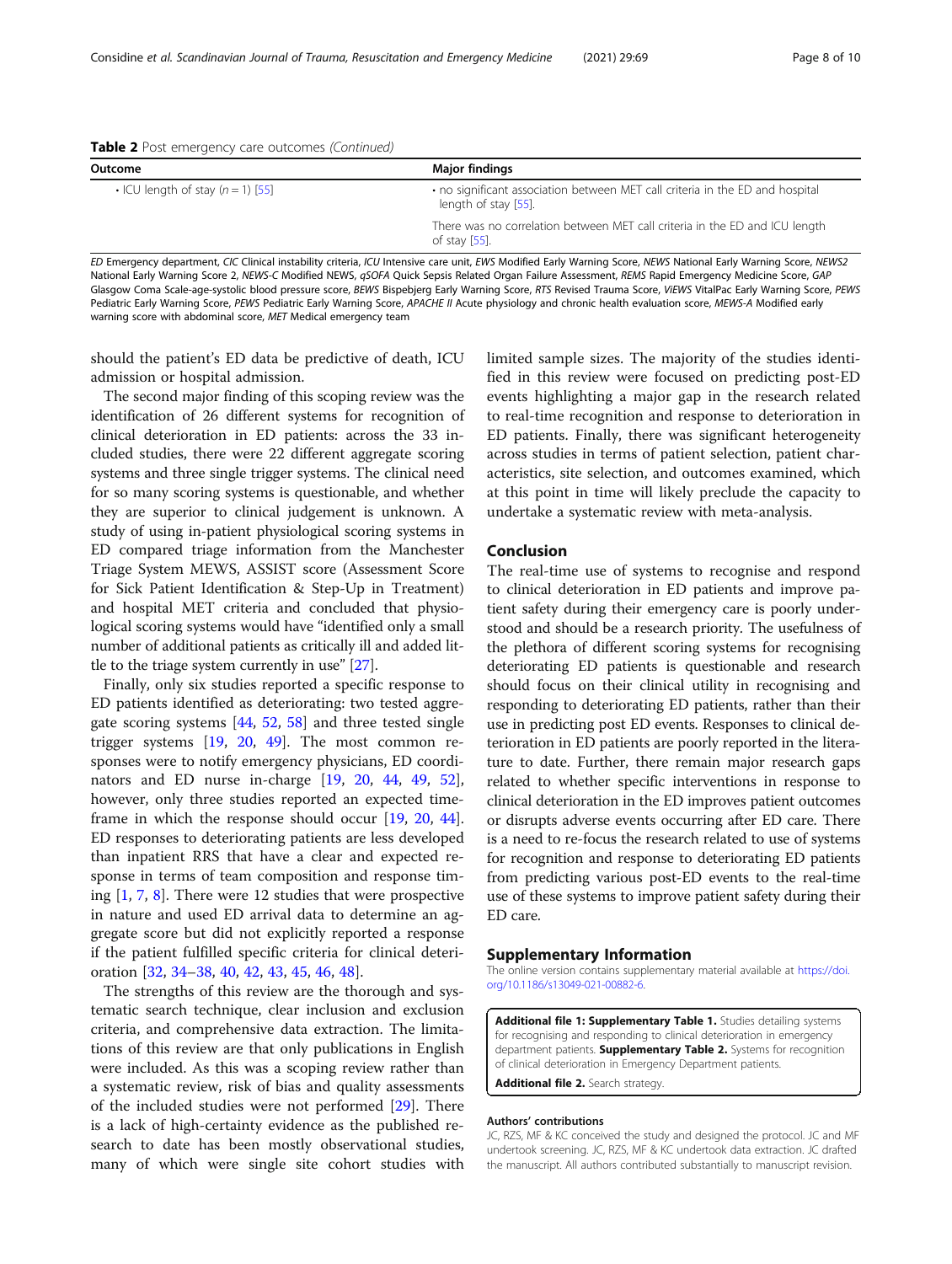<span id="page-8-0"></span>JC takes responsibility for the paper as a whole. The authors read and approved the final manuscript.

#### Competing interests

The authors declare that they have no competing interests

#### Author details

<sup>1</sup>School of Nursing and Midwifery, Deakin University, Geelong, Victoria, Australia. <sup>2</sup> Centre for Quality and Patient Safety Research, Deakin University, Geelong, Victoria, Australia. <sup>3</sup>Institute for Health Transformation, Deakin University, Geelong, Victoria, Australia. <sup>4</sup>Centre for Quality and Patient Safety Research, Eastern Health Partnership, Box Hill, Victoria, Australia. <sup>5</sup>Faculty of Health, University of Technology Sydney, St Leonards, New South Wales, Australia. <sup>6</sup>Northern Sydney Local Health District, St Leonards, New South Wales, Australia. <sup>7</sup>Susan Wakil School of Nursing and Midwifery, The University of Sydney, Camperdown, New South Wales, Australia. <sup>8</sup>Illawarra Shoalhaven Local Health District, Wollongong, New South Wales, Australia. 9 Marie Bashir Institute for Infectious Diseases and Biosecurity, Faculty of Medicine and Health, The University of Sydney, Camperdown, New South Wales, Australia. 10Western Sydney Local Health District, Westmead, New South Wales, Australia.

#### Received: 8 September 2020 Accepted: 28 April 2021 Published online: 22 May 2021

#### References

- Considine J, Jones D, Bellomo R. Emergency department rapid response systems: the case for a standardized approach to deteriorating patients. Eur J Emerg Med. 2013;20(6):375–81. [https://doi.org/10.1097/MEJ.0b013e3283](https://doi.org/10.1097/MEJ.0b013e32835d1e14) [5d1e14.](https://doi.org/10.1097/MEJ.0b013e32835d1e14)
- 2. Pinto C, Cameron PA, Gabbe B, McLellan S, Walker T. Trauma case review: a quality and safety feature of the Victorian state trauma system. Emerg Med Australas. 2018;30(1):125–9. <https://doi.org/10.1111/1742-6723.12896>.
- 3. Burrell AR, McLaws M-L, Fullick M, et al. SEPSIS KILLS: early intervention saves lives. Med J Aust. 2016;204:1.e1–7.
- 4. Chew D, Scott I, Cullen L, et al. National Heart Foundation of Australia and Cardiac Society of Australia and New Zealand: Australian clinical guidelines for the management of acute coronary syndromes 2016. MJA. 2016;205:128.
- 5. National Stroke Foundation. Clinical guidelines for stroke management 2017. Chapter 1 of 8: Pre-hospital care. Retrieved 05 November 2017 from [https://informme.org.au/en/Guidelines/Clinical-Guidelines-for-Stroke-Mana](https://informme.org.au/en/Guidelines/Clinical-Guidelines-for-Stroke-Management-2017) [gement-2017.](https://informme.org.au/en/Guidelines/Clinical-Guidelines-for-Stroke-Management-2017) Melbourne: National Stroke Foundation; 2017.
- 6. National Stroke Foundation. Clinical guidelines for stroke management 2017. Chapter 2 of 8: Early assessment and diagnosis. Retrieved 05 November 2017 from [https://informme.org.au/en/Guidelines/Clinical-](https://informme.org.au/en/Guidelines/Clinical-Guidelines-for-Stroke-Management-2017)[Guidelines-for-Stroke-Management-2017.](https://informme.org.au/en/Guidelines/Clinical-Guidelines-for-Stroke-Management-2017) Melbourne: National Stroke Foundation; 2017.
- 7. Jones DA, DeVita MA, Bellomo R. Rapid-response teams. New Eng J Med. 2011;365(2):139–46. <https://doi.org/10.1056/NEJMra0910926>.
- 8. Considine J, Rhodes K, Jones D, Currey J. Systems for recognition and response to clinical deterioration in Victorian emergency departments. Australas Emerg Care. 2018;21(1):3–7. [https://doi.org/10.1016/j.auec.2017.12.003.](https://doi.org/10.1016/j.auec.2017.12.003)
- 9. Griffiths JR, Kidney EM. Current use of early warning scores in UK emergency departments. Emerg Med J. 2012;29(1):65–6. [https://doi.org/1](https://doi.org/10.1136/emermed-2011-200508) [0.1136/emermed-2011-200508](https://doi.org/10.1136/emermed-2011-200508).
- 10. Considine J, Curtis K, Shaban RZ, et al. Consensus-based clinical research priorities for emergency nursing in Australia. Australas Emerg Care. 2018; 21(2):43–50. [https://doi.org/10.1016/j.auec.2018.03.001.](https://doi.org/10.1016/j.auec.2018.03.001)
- 11. Lecky F, Benger J, Mason S, Cameron P, Walsh C, IFEM Quality Symposium Working Group. The International Federation for Emergency Medicine framework for quality and safety in the emergency department. Emerg Med J. 2014;31(11):926–9. [https://doi.org/10.1136/emermed-2013-203000.](https://doi.org/10.1136/emermed-2013-203000)
- 12. Keijzers G, Thom O, Taylor D, Knott J, Taylor DM, Clinical Trials Group, Australasian College for Emergency Medicine. Clinical research priorities in emergency medicine. Emerg Med Australas. 2014;26(1):19–27. [https://doi.](https://doi.org/10.1111/1742-6723.12141) [org/10.1111/1742-6723.12141.](https://doi.org/10.1111/1742-6723.12141)
- 13. Skrifvars M, Nurmi J, Ikola K, et al. Reduced survival following resuscitation in patients with documented clinically abnormal observations prior to inhospital cardiac arrest. Resuscitation. 2006;70(2):215–22. [https://doi.org/10.1](https://doi.org/10.1016/j.resuscitation.2006.01.002) [016/j.resuscitation.2006.01.002.](https://doi.org/10.1016/j.resuscitation.2006.01.002)
- 14. Andersen LW, Kim WY, Chase M, Berg KM, Mortensen SJ, Moskowitz A, et al. The prevalence and significance of abnormal vital signs prior to in-hospital cardiac arrest. Resuscitation. 2016;98:112–7. [https://doi.org/10.1016/j.](https://doi.org/10.1016/j.resuscitation.2015.08.016) [resuscitation.2015.08.016.](https://doi.org/10.1016/j.resuscitation.2015.08.016)
- 15. Lambe K, Currey J, Considine J. Frequency of vital sign assessment and clinical deterioration in an Australian emergency department. Australas Emerg Nurs J. 2016;19(4):217–22. <https://doi.org/10.1016/j.aenj.2016.09.001>.
- 16. Barfod C, Lauritzen MMP, Danker JK, et al. Abnormal vital signs are strong predictors for intensive care unit admission and in-hospital mortality in adults triaged in the emergency department-a prospective cohort study. Scan J Trauma Resusc Emerg Med. 2012;20:1.
- 17. Hosking J, Considine J, Sands N, Recognising clinical deterioration in emergency department patients. Australas Emerg Nurs J. 2014;17(2):59–67. [https://doi.org/10.1016/j.aenj.2014.03.001.](https://doi.org/10.1016/j.aenj.2014.03.001)
- 18. Mitchell Scott B, Considine J, Botti M. Unreported clinical deterioration in emergency department patients: a point prevalence study. Australas Emerg Nurs J. 2015;18(1):33–41. <https://doi.org/10.1016/j.aenj.2014.09.002>.
- 19. Considine J, Rawet J, Currey J. The effect of a staged, emergency department specific, rapid response system on reporting of clinical deterioration. Australas Emerg Nurs J. 2015;18(4):218–26. [https://doi.org/10.1](https://doi.org/10.1016/j.aenj.2015.07.001) [016/j.aenj.2015.07.001](https://doi.org/10.1016/j.aenj.2015.07.001).
- 20. Considine J, Lucas E, Wunderlich B. The uptake of an early warning system in an Australian emergency department: a pilot study. Crit Care Resusc. 2012;14(2):135–41.
- 21. Considine J, Jones D, Pilcher D, Currey J. Patient physiological status during emergency care and rapid response team or cardiac arrest team activation during early hospital admission. Eur J Emerg Med. 2017;24(5):359–65. [https://doi.org/10.1097/MEJ.0000000000000375.](https://doi.org/10.1097/MEJ.0000000000000375)
- 22. Stang AS, Wingert AS, Hartling L, Plint AC. Adverse events related to emergency department care: a systematic review. PLoS One. 2013;8(9): e74214. <https://doi.org/10.1371/journal.pone.0074214>.
- 23. Forster AJ, NGW R, van Walraven C, et al. Adverse events following an emergency department visit. Qual Saf Health Care. 2007;16(1):17–22. [https://](https://doi.org/10.1136/qshc.2005.017384) [doi.org/10.1136/qshc.2005.017384](https://doi.org/10.1136/qshc.2005.017384).
- 24. Nguyen OK, Makam AN, Clark C, et al. Vital signs are still vital: instability on discharge and the risk of post-discharge adverse outcomes. J Gen Int Med. 2016;32(1):1–7.
- 25. Gao H, McDonnell A, Harrison D, et al. Systematic review and evaluation of physiological track and trigger warning systems for identifying at-risk patients on the ward. Intensive Care Med. 2007;33(4):667–79. [https://doi.](https://doi.org/10.1007/s00134-007-0532-3) [org/10.1007/s00134-007-0532-3](https://doi.org/10.1007/s00134-007-0532-3).
- 26. Churpek MM, Yuen TC, Edelson DP. Risk stratification of hospitalized patients on the wards. Chest. 2013;143(6):1758–65. [https://doi.org/10.1378/](https://doi.org/10.1378/chest.12-1605) [chest.12-1605.](https://doi.org/10.1378/chest.12-1605)
- 27. Subbe CP, Slater A, Menon D, Gemmell L. Validation of physiological scoring systems in the accident and emergency department. Emerg Med J. 2006; 23(11):841–5. <https://doi.org/10.1136/emj.2006.035816>.
- 28. Munn Z, Peters MDJ, Stern C, et al. Systematic review or scoping review? Guidance for authors when choosing between a systematic or scoping review approach. BMC Med Res Methodol. 2018;18:143.
- 29. Grant MJ, Booth A. A typology of reviews: an analysis of 14 review types and associated methodologies. Health Inf Libr J. 2009;26(2):91–108. [https://](https://doi.org/10.1111/j.1471-1842.2009.00848.x) [doi.org/10.1111/j.1471-1842.2009.00848.x.](https://doi.org/10.1111/j.1471-1842.2009.00848.x)
- 30. Arksey H, O'Malley L. Scoping studies: towards a methodological framework. Int J Soc Res Methodol. 2005;8(1):19–32. [https://doi.org/10.1080/1364557032](https://doi.org/10.1080/1364557032000119616) [000119616](https://doi.org/10.1080/1364557032000119616).
- 31. Tricco AC, Lillie E, Zarin W, O'Brien KK, Colquhoun H, Levac D, et al. PRISMA extension for scoping reviews (PRISMA-ScR): checklist and explanation. Ann Intern Med. 2018;169(7):467–73. <https://doi.org/10.7326/M18-0850>.
- 32. Kivipuro M, Tirkkonen J, Kontula T, Solin J, Kalliomäki J, Pauniaho SL, et al. National early warning score (NEWS) in a Finnish multidisciplinary emergency department and direct vs. late admission to intensive care. Resuscitation. 2018;128:164–9. [https://doi.org/10.1016/j.resuscitation.2018.](https://doi.org/10.1016/j.resuscitation.2018.05.020) [05.020.](https://doi.org/10.1016/j.resuscitation.2018.05.020)
- Beğenen M, Durak VA, Akalın H, et al. Evaluation of prognostic value of MEDS, MEWS, and CURB-65 criteria and sepsis I and sepsis III criteria in patients with community-acquired infection in emergency department. Hong Kong J Emerg Med. 2019;27(5):277–85.
- 34. Akgun FS, Ertan C, Yucel N. The prognastic efficiencies of modified early warning score and Mainz emergency evaluation score for emergency department patients. Nig J Clin Pract. 2018;21:1590–5.